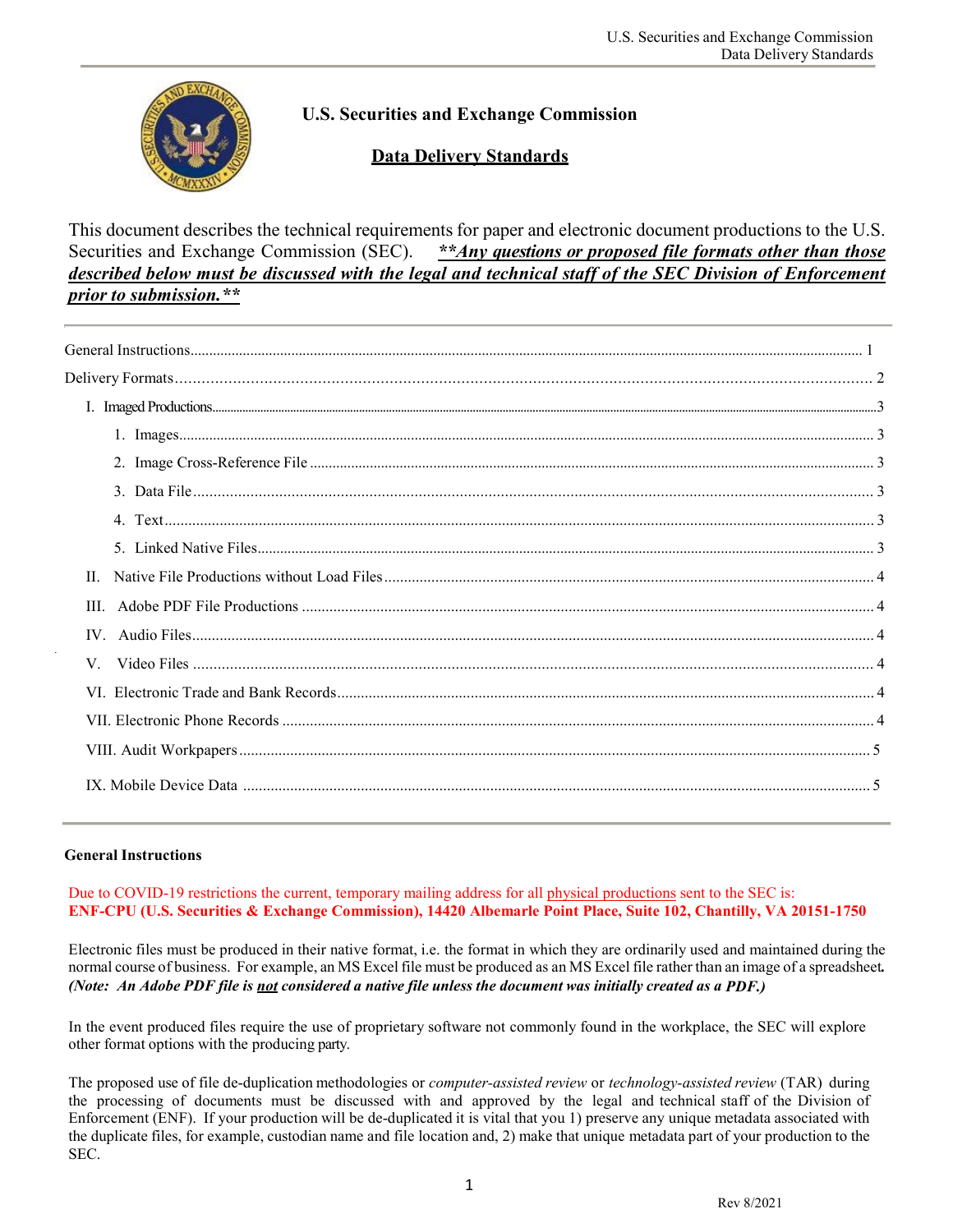General requirements for **ALL** document productions are:

- 1. A cover letter must be included with each production and should include the following information:
	- a. Case number, case name and requesting SEC staff member name
	- b. A list of each piece of media included in the production with its unique production volume number
	- c. A list of custodians, identifying the Bates range for each custodian
	- d. The time zone in which the emails were standardized during conversion
	- e. Whether the production contains native files produced from Mac operating system environments
- 2. Data can be produced on CD, DVD, thumb drive, etc., using the media requiring the least number of deliverables and labeled with the following:
	- a. Case number
	- b. Production date
	- c. Producing party
	- d. Bates range (if applicable)
- 3. All submissions must be organized by **custodian** unless otherwise instructed.
- 4. All document family groups, i.e. email attachments, embedded files, etc., should be produced together and children files should follow parent files sequentially in the Bates numbering.
- 5. All load-ready collections should include only one data load file and one image pointer file.
- 6. All load-ready text must be produced as separate document-level text files.
- 7. All load-ready collections should account for custodians in the custodian field.
- 8. All load-ready collections must provide the extracted contents of any container files to ensure all relevant files are produced as separate records.
- 9. Audio files should be separated from data files if both are included in the production.
- 10. Only alphanumeric characters and the underscore character are permitted in file names and folder names. Special characters are not permitted.
- 11. All electronic productions submitted on media must be produced using industry standard self-extracting encryption software.
- 12. The SEC uses 7zip to access compressed files. Note that the SEC **cannot** accept files that use AES-256 Jpeg or pkAES-256- Cert Deflate compression methods, even if the files are created with 7zip. If you have any questions or need additional information, please reach out to the requesting SEC staff member.
- 13. Electronic productions of 20 GB or less are strongly encouraged to be submitted via Secure File Transfer. All Secure File Transfers should be sent to the SEC Centralized Production Unit [\(ENF-CPU@sec.gov\)](mailto:ENF-CPU@sec.gov) with a CC to the requesting SEC staff member. If you do not have your own Secure File Transfer application, you may reach out to the requesting SEC staff member for a link to the SEC system in order to upload your production. If using the SEC Secure File Transfer system, you will NOT be able to CC individuals outside the SEC on your upload transmission. Note that the SEC **cannot** accept productions made using file sharing sites such as Google Drive, Microsoft Office 365 or Dropbox.
- 14. Productions containing BSA or SAR material must be delivered on encrypted physical media. The SEC **cannot** accept electronic transmission of BSA or SAR material. Any BSA or SAR material produced should be segregated and appropriately marked as BSA or SAR material, or should be produced separately from other case related material.
- 15. Passwords for electronic documents, files, compressed archives and encrypted media must be provided separately either via email or in a cover letter apart from the media.
- 16. All electronic productions should be produced free of computer viruses.
- 17. Before producing forensically collected images, parties should reach out to the requesting SEC staff member in order to discuss appropriate handling.
- 18. Before producing unique data sets (large sets of relational data, website reconstruction, chat room data, etc.), parties should reach out to the requesting SEC staff member in order to discuss an appropriate production format.
- 19. Additional technical descriptions can be found in the addendum to this document.

## **\*Please note that productions sent to the SEC via United States Postal Service are subject to Mail Irradiation, and as a result electronic productions may be damaged.\***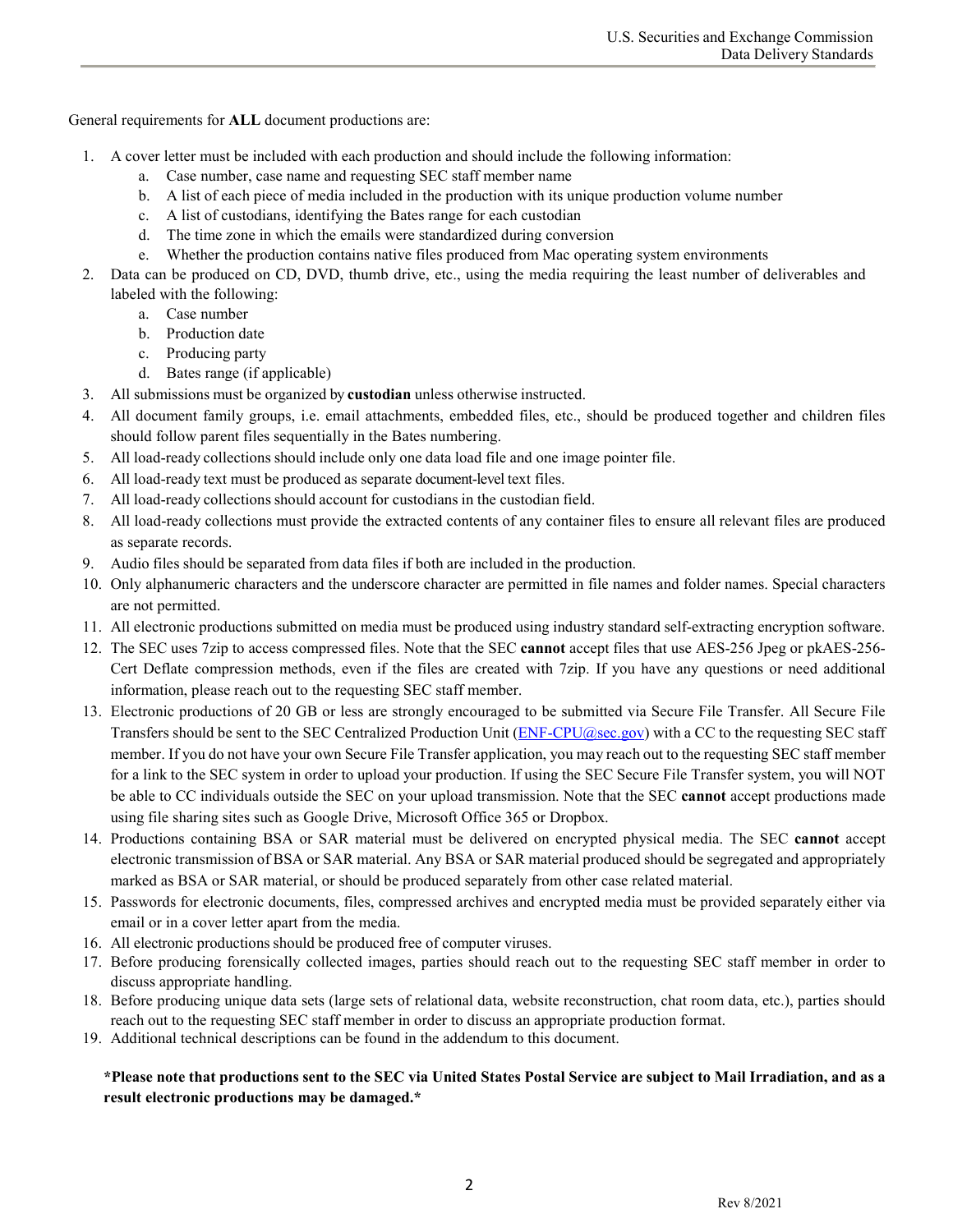#### **Delivery Formats**

#### **I. Imaged Productions**

The SEC prefers that all scanned paper and electronic file collections be produced in a structured format including industry standard load files, Bates numbered image files, native files and searchable document-level text files.

## **1. Images**

- a. Black and white images must be 300 DPI Group IV single-page TIFF files
- b. Color images must be produced in JPEG format
- c. File names cannot contain embedded spaces or special characters (including the comma)
- d. Folder names cannot contain embedded spaces or special characters (including the comma)
- e. All image files must have a unique file name, i.e. Bates number
- f. Images must be endorsed with sequential Bates numbers in the lower right corner of each image
- g. The number of image files per folder should not exceed 2,000 files
- h. Excel spreadsheets should have a placeholder image named by the Bates number of the file
- i. AUTOCAD/photograph files should be produced as a single page JPEG file

## **2. Image Cross-Reference File**

The image cross-reference file (.LOG or .OPT) links the images to the database records. It should be a comma-delimited file consisting of seven fields per line with a line in the cross-reference file for every image in the database with the following format:

*ImageID,VolumeLabel,ImageFilePath,DocumentBreak,FolderBreak,BoxBreak,PageCount*

## **3. Data File**

The data file (.DAT) contains all of the fielded information that will be loaded into the database.

- a. The first line of the .DAT file must be a header row identifying the field names
- b. The .DAT file must use the following *Concordance*® default delimiters:
	- Comma ¶ ASCII character (020)

Quote þ ASCII character (254)

- c. If the .DAT file is produced in Unicode format it must contain the byte order marker
- d. Date fields should be provided in the format: mm/dd/yyyy
- e. Date and time fields must be two separate fields
- f. The time zone must be included in all time fields
- g. If the production includes imaged emails and attachments, the attachment fields must be included to preserve the parent/child relationship between an email and its attachments
- h. An OCRPATH field must be included to provide the file path and name of the extracted text file on the produced storage media. The text file must be named after the FIRSTBATES. Do not include the text in the .DAT file.
- i. For productions with native files, a LINK field must be included to provide the file path and name of the native file on the produced storage media. The native file must be named after the FIRSTBATES.
- j. BEGATTACH and ENDATTACH fields must be two separate fields
- k. A complete list of metadata fields is available in **Addendum A** to this document

## **4. Text**

Text must be produced as separate document-level text files, not as fields within the .DAT file. The text files must be named per the FIRSTBATES/Image Key and the full path to the text file (OCRPATH) should be included in the .DAT file. Text files may be in either ANSI or Unicode format, however, ALL text files must be in the same format within the same production. Note that productions containing text with foreign characters must produce text files in Unicode format to preserve the foreign characters. Text files must be in a separate folder, and the number of text files per folder should not exceed 2,000 files. There should be no special characters (including commas) in the folder names. For redacted documents, provide the full text for the redacted version.

## **5. Linked Native Files**

Copies of original email and native file documents/attachments must be included for all electronic productions.

- a. Native file documents must be named per the FIRSTBATES number
- b. The full path of the native file must be provided in the .DAT file for the LINK field
- c. The number of native files per folder should not exceed 2,000 files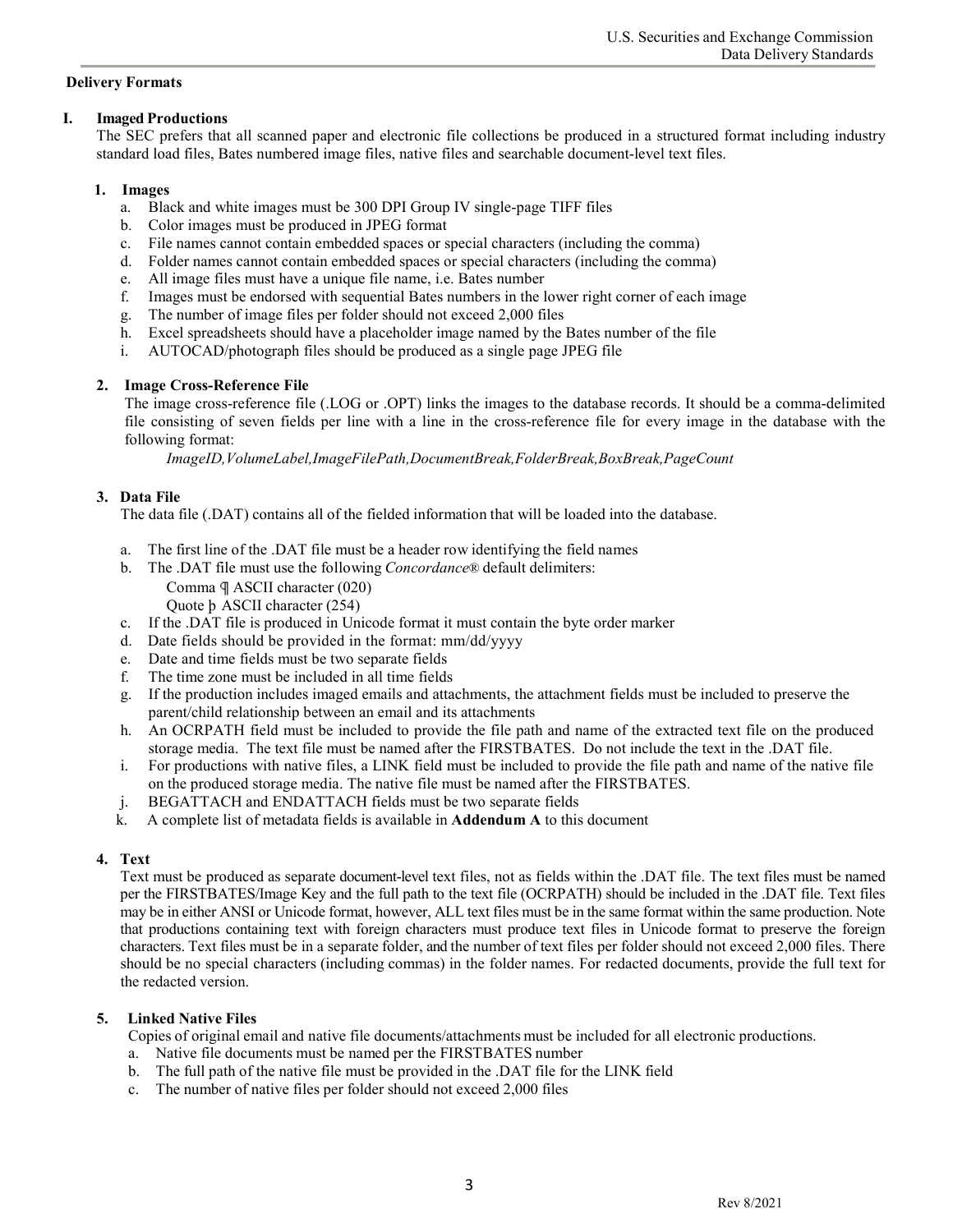#### **II. Native File Production without Load Files**

With prior approval, native files may be produced without load files. The native files must be produced as they are maintained in the normal course of business and organized by custodian-named file folders. When approved, native email files (.PST or .MBOX) may be produced. A separate folder should be provided for each custodian.

#### **III. Adobe PDF File Production**

With prior approval, Adobe PDF files may be produced in native file format.

- 1. All PDFs must be unitized at the document level, i.e., each PDF must represent a discrete document.
- 2. PDF files should be produced in separate folders named by the custodian. The folders should not contain any special characters (including commas).
- 3. All PDF files must contain embedded text that includes all discernible words within the document, not selected text or image only. This requires all layers of the PDF to be flattened first.
- 4. If PDF files are Bates endorsed, the PDF files must be named by the Bates range.

#### **IV. Audio Files**

Audio files from telephone recording systems must be produced in a format that is playable using Microsoft Windows Media Player™. Additionally, the call information (metadata) related to each audio recording MUST be provided. The metadata file must be produced in a delimited text format. Field names must be included in the first row of the text file. The metadata must include, at a minimum, the following fields:

- 1) Caller Name: Caller's name or account/identification number
- 2) Originating Number: Caller's phone number
- 3) Called Party Name: Called party's name
- 4) Terminating Number: Called party's phone number
- 5) Date: Date of call
- 6) Time: Time of call
- 7) Filename: Filename of audio file

#### **V. Video Files**

Video files must be produced in a format that is playable using Microsoft Windows Media Player™.

#### **VI. Electronic Trade and Bank Records**

When producing electronic trade records, bank records, or financial statements, provide the files in one of the following formats:

- 1. MS Excel spreadsheet with header information detailing the field structure. If any special codes exist in the dataset, a separate document must be provided that details all such codes. If details of the field structure do not fit in the header, a separate document must be provided that includes such details.
- 2. Delimited text file with header information detailing the field structure. The preferred delimiter is a vertical bar "|". If any special codes exist in the dataset, a separate document must be provided that details all such codes. If details of the field structure do not fit in the header, a separate document must be provided that includes such details.

#### **VII. Electronic Phone Records**

When producing electronic phone records, provide the files in the following format:

- 1. MS Excel spreadsheet with header information detailing the field structure. If any special codes exist in the dataset, a separate document must be provided that details all such codes. If details of the field structure do not fit in the header, a separate document must be provided that includes such details. Data must be formatted in its native format (i.e. dates in a date format, numbers in an appropriate numerical format, and numbers with leading zeroes as text).
	- a. The metadata that must be included is outlined in **Addendum B** of this document. Each field of data must be loaded into a separate column. For example, Date and Start Time must be produced in separate columns and not combined into a single column containing both pieces of information. Any fields of data that are provided in addition to those listed in **Addendum B** must also be loaded into separate columns.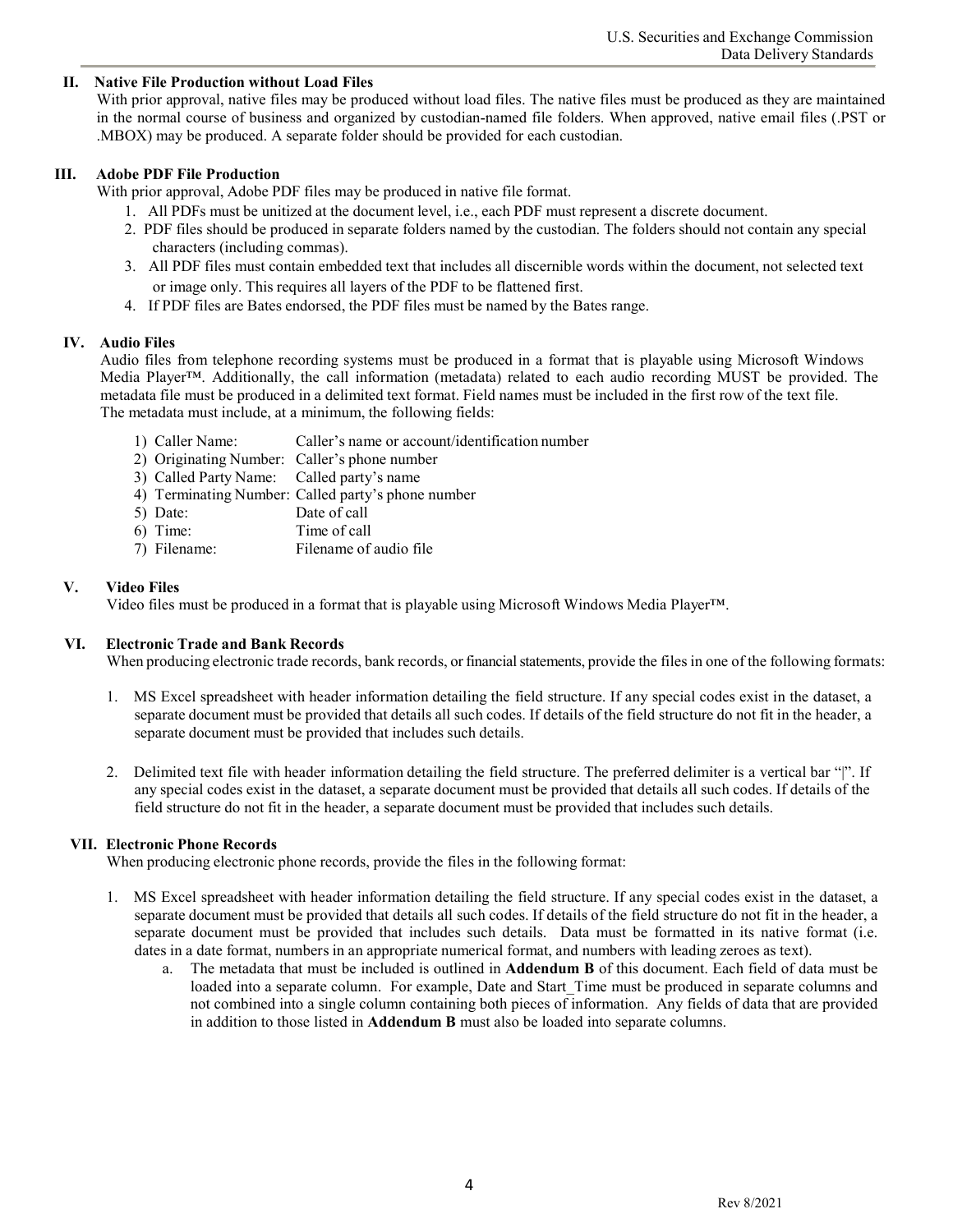#### **VIII. Audit Workpapers**

The SEC prefers for workpapers to be produced in two formats: (1) With Bates numbers in accordance with the SEC Data Delivery Standards; and (2) in native format or if proprietary software was used, on a standalone laptop with the appropriate software loaded so that the workpapers may be reviewed as they would have been maintained in the ordinary course of business. The laptop must have printing capability, and when possible, the laptop should be configured to enable a Virtual Machine (VM) environment.

#### **IX. Mobile Device Data**

Before producing mobile device data (including but not limited to text messages) parties should reach out to the requesting SEC staff member in order to discuss the appropriate production format.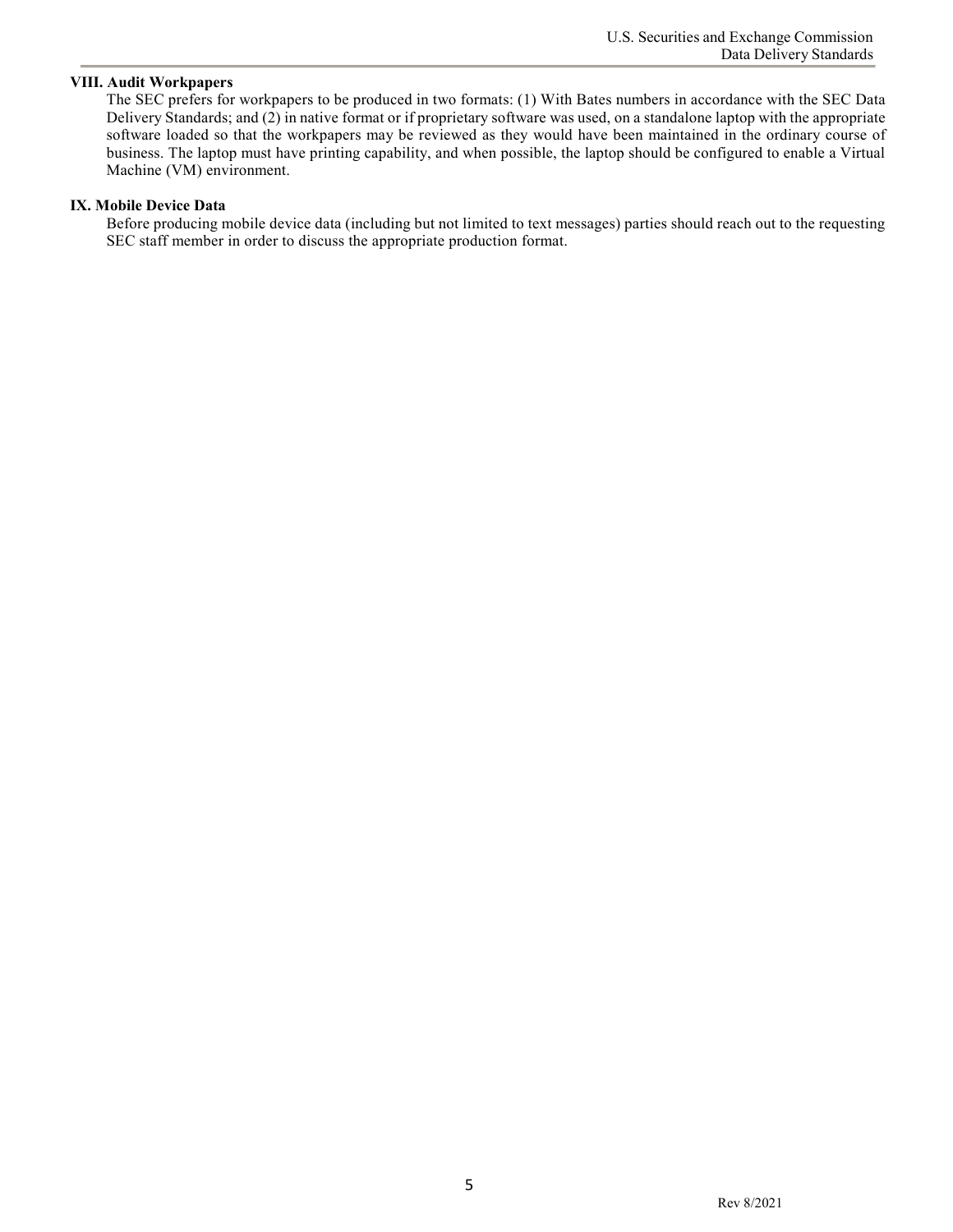# **ADDENDUM A**

The metadata of electronic document collections should be extracted and provided in a .DAT file using the field definition and formatting described below:

| <b>Field Name</b>  | <b>Sample Data</b>           | Description                                          |
|--------------------|------------------------------|------------------------------------------------------|
| <b>FIRSTBATES</b>  | EDC0000001                   | First Bates number of native file document/email     |
| <b>LASTBATES</b>   | EDC0000001                   | Last Bates number of native file document/email      |
|                    |                              | ** The LASTBATES field should be populated           |
|                    |                              | for single page documents/emails.                    |
| <b>ATTACHRANGE</b> | EDC0000001 - EDC0000015      | Bates number of the first page of the parent         |
|                    |                              | document to the Bates number of the last page of the |
|                    |                              | last attachment "child" document                     |
| <b>BEGATTACH</b>   | EDC0000001                   | First Bates number of attachment range               |
| <b>ENDATTACH</b>   | EDC0000015                   | Last Bates number of attachment range                |
| PARENT BATES       | EDC0000001                   | First Bates number of parent document/Email          |
|                    |                              | **This PARENT BATES field should be populated        |
|                    |                              | in each record representing an attachment "child"    |
|                    |                              | document                                             |
| <b>CHILD_BATES</b> | EDC0000002; EDC0000014       | First Bates number of "child" attachment(s); can be  |
|                    |                              | more than one Bates number listed depending on the   |
|                    |                              | number of attachments                                |
|                    |                              | ** The CHILD_BATES field should be populated in      |
|                    |                              | each record representing a "parent" document         |
| <b>CUSTODIAN</b>   | Smith, John                  | Email: Mailbox where the email resided               |
|                    |                              | Native: Name of the individual or department from    |
|                    |                              | whose files the document originated                  |
| <b>FROM</b>        | John Smith                   | Email: Sender                                        |
|                    |                              | Native: Author(s) of document                        |
|                    |                              | **semi-colon should be used to separate multiple     |
|                    |                              | entries                                              |
| <b>TO</b>          | Coffman, Janice; LeeW        | Recipient(s)                                         |
|                    | [mailto:LeeW@MSN.com]        | **semi-colon should be used to separate multiple     |
|                    |                              | entries                                              |
| CC                 | Frank Thompson [mailto:      | Carbon copy recipient(s)                             |
|                    | frank Thompson@cdt.com]      | **semi-colon should be used to separate multiple     |
|                    |                              | entries                                              |
| <b>BCC</b>         | John Cain                    | Blind carbon copy recipient(s)                       |
|                    |                              | ** semi-colon should be used to separate multiple    |
|                    |                              | entries                                              |
| <b>SUBJECT</b>     | <b>Board Meeting Minutes</b> | Email: Subject line of the email                     |
|                    |                              | Native: Title of document (if available)             |
| FILE NAME          | BoardMeetingMinutes.docx     | Native: Name of the original native file, including  |
|                    |                              | extension                                            |
| DATE SENT          | 10/12/2010                   | Email: Date the email was sent                       |
|                    |                              | Native: (empty)                                      |
| TIME SENT/TIME     | 07:05 PM GMT                 | Email: Time the email was sent/ Time zone in which   |
| <b>ZONE</b>        |                              | the emails were standardized during conversion.      |
|                    |                              | Native: (empty)                                      |
|                    |                              | ** This data must be a separate field and cannot be  |
|                    |                              | combined with the DATE SENT field                    |
| TIME ZONE          | <b>GMT</b>                   | The time zone in which the emails were standardized  |
|                    |                              | during conversion.                                   |
|                    |                              | Email: Time zone                                     |
|                    |                              | Native: (empty)                                      |
|                    |                              |                                                      |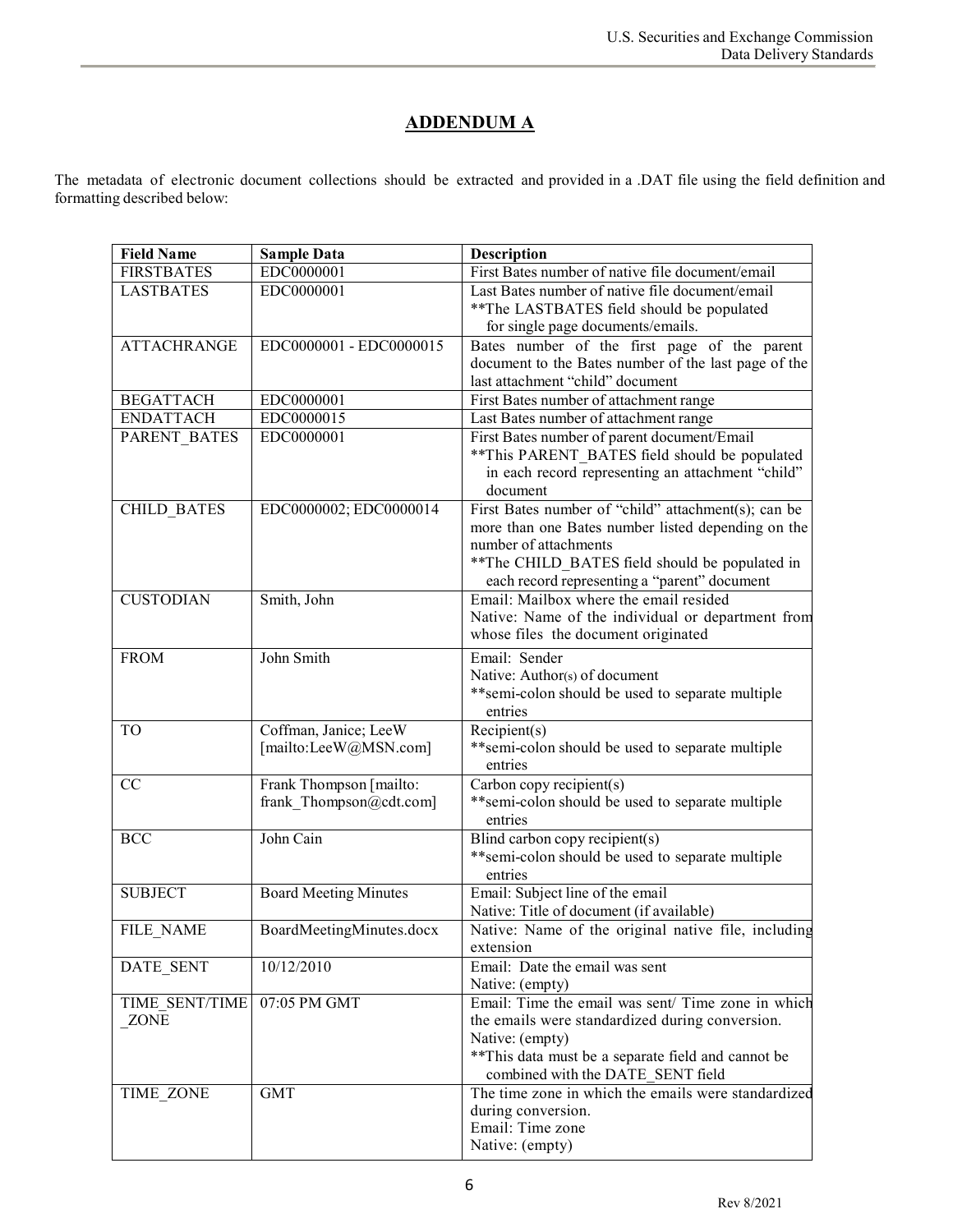| <b>LINK</b>                       | D:\001\EDC0000001.msg                                          | Hyperlink to the email or native file document<br>** The linked file must be named per the<br>FIRSTBATES number                                 |
|-----------------------------------|----------------------------------------------------------------|-------------------------------------------------------------------------------------------------------------------------------------------------|
| MIME_TYPE                         | application/msword                                             | The content type of an email or native file document<br>as identified/extracted from the header                                                 |
| FILE EXTEN                        | <b>MSG</b>                                                     | The file type extension representing the email or<br>native file document; will vary depending on the<br>format                                 |
| <b>AUTHOR</b>                     | John Smith                                                     | Email: (empty)<br>Native: Author of the document                                                                                                |
| <b>LAST AUTHOR</b>                | Jane Doe                                                       | Email: (empty)<br>Native: Last Author of the document                                                                                           |
| DATE_CREATED                      | 10/10/2010                                                     | Email: (empty)<br>Native: Date the document was created                                                                                         |
| TIME CREATED/T<br><b>IME ZONE</b> | 10:25 AM GMT                                                   | Email: (empty)<br>Native: Time the document was created including time<br>zone<br>** This data must be a separate field and cannot be           |
| DATE_MOD                          | 10/12/2010                                                     | Email: (empty)<br>Native: Date the document was last modified                                                                                   |
| TIME MOD/TIME<br><b>ZONE</b>      | 07:00 PM GMT                                                   | Email: (empty)<br>Native: Time the document was last modified including<br>the time zone<br>** This data must be a separate field and cannot be |
| <b>DATE ACCESSD</b>               | 10/12/2010                                                     | Email: (empty)<br>Native: Date the document was last accessed                                                                                   |
| TIME ACCESSD/T<br><b>IME ZONE</b> | 07:00 PM GMT                                                   | Email: (empty)<br>Native: Time the document was last accessed including<br>the time zone<br>** This data must be a separate field and cannot be |
| PRINTED_DATE                      | 10/12/2010                                                     | Email: (empty)<br>Native: Date the document was last printed                                                                                    |
| <b>FILE SIZE</b>                  | 5,952                                                          | Size of native file document/email in KB                                                                                                        |
| <b>PGCOUNT</b>                    |                                                                | Number of pages in native file document/email                                                                                                   |
| <b>PATH</b>                       | J:\Shared\SmithJ\October<br>Agenda.doc                         | Email: (empty)<br>Native: Path where native file document was stored<br>including original file name.                                           |
| <b>INTFILEPATH</b>                | Personal Folders\Deleted<br>Items\Board Meeting<br>Minutes.msg | Email: original location of email including original<br>file name.<br>Native: (empty)                                                           |
| <b>INTMSGID</b>                   | <000805c2c71b\$75977050\$cb<br>8306d1@MSN>                     | Email: Unique Message ID<br>Native: (empty)                                                                                                     |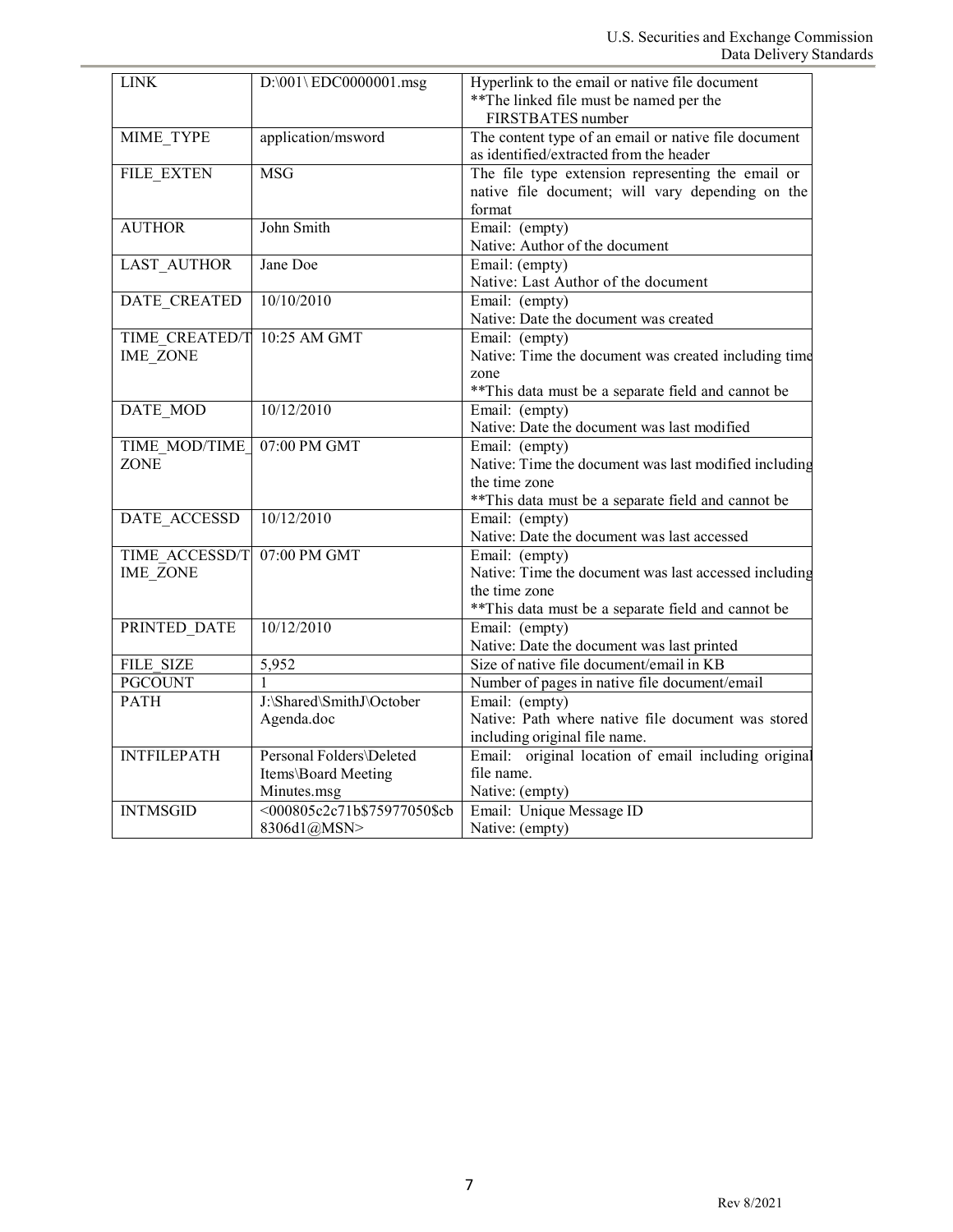| <b>HEADER</b>  | Return-Path:<br><example from@dc.edu=""><br/>X-SpamCatcher-Score:1[X]<br/>Received:from[136.167.40.119]<br/>(HELO dc.edu)<br/>by fe3.dc.edu (CommuniGate<br/>Pro SMTP4.1.8)<br/>with ESMTP-TLS id 61258719<br/>for example to@mail.dc.edu;<br/>Mon, 23 Aug 2004 11:40:10<br/>0400<br/>Message-ID:<br/>&lt;4129F3CA.2020509@dc.edu&gt;<br/>Date: Mon, 23 Aug 2005<br/>11:40:36 -400<br/>From:<br/>Taylor<br/>Evans<br/><example from@dc.edu=""><br/>User-Agent:Mozilla/5.0<br/>(Windows; U; Windows NT 5.1;<br/>en-US;rv:1.0.1)<br/>Gecko/20020823 Netscape/7.0<br/>X-Accept-Language:en-us,en<br/>MIME-Version:1.0<br/>To:<br/>Jon<br/>Smith<br/><example to@mail.dc.edu=""><br/>Subject:Business Development<br/>Meeting<br/>Content-Type:<br/>text/plain;charset=us-ascii;<br/>format=flowed<br/>Content-Transfer-Encoding:7bit</example></example></example> | Email: The email header information<br>Native: (empty) |
|----------------|-----------------------------------------------------------------------------------------------------------------------------------------------------------------------------------------------------------------------------------------------------------------------------------------------------------------------------------------------------------------------------------------------------------------------------------------------------------------------------------------------------------------------------------------------------------------------------------------------------------------------------------------------------------------------------------------------------------------------------------------------------------------------------------------------------------------------------------------------------------------|--------------------------------------------------------|
| MD5HASH        | d131dd02c5e6eec4693d9a069<br>8aff95c<br>2fcab58712467eab4004583eb<br>8fb7f89                                                                                                                                                                                                                                                                                                                                                                                                                                                                                                                                                                                                                                                                                                                                                                                    | MD5 Hash value of the document.                        |
| <b>OCRPATH</b> | TEXT/001/EDC0000001.txt                                                                                                                                                                                                                                                                                                                                                                                                                                                                                                                                                                                                                                                                                                                                                                                                                                         | Path to extracted text of the native file              |

Sample Image Cross-Reference File:

IMG0000001,,E:\001\IMG0000001.TIF,Y,,, IMG0000002,,E:\001\IMG0000002.TIF,,,, IMG0000003,,E:\001\IMG0000003.TIF,,,, IMG0000004,,E:\001\IMG0000004.TIF,Y,,, IMG0000005,,E:\001\IMG0000005.TIF,Y,,, IMG0000006,,E:\001\IMG0000006.TIF,,,,